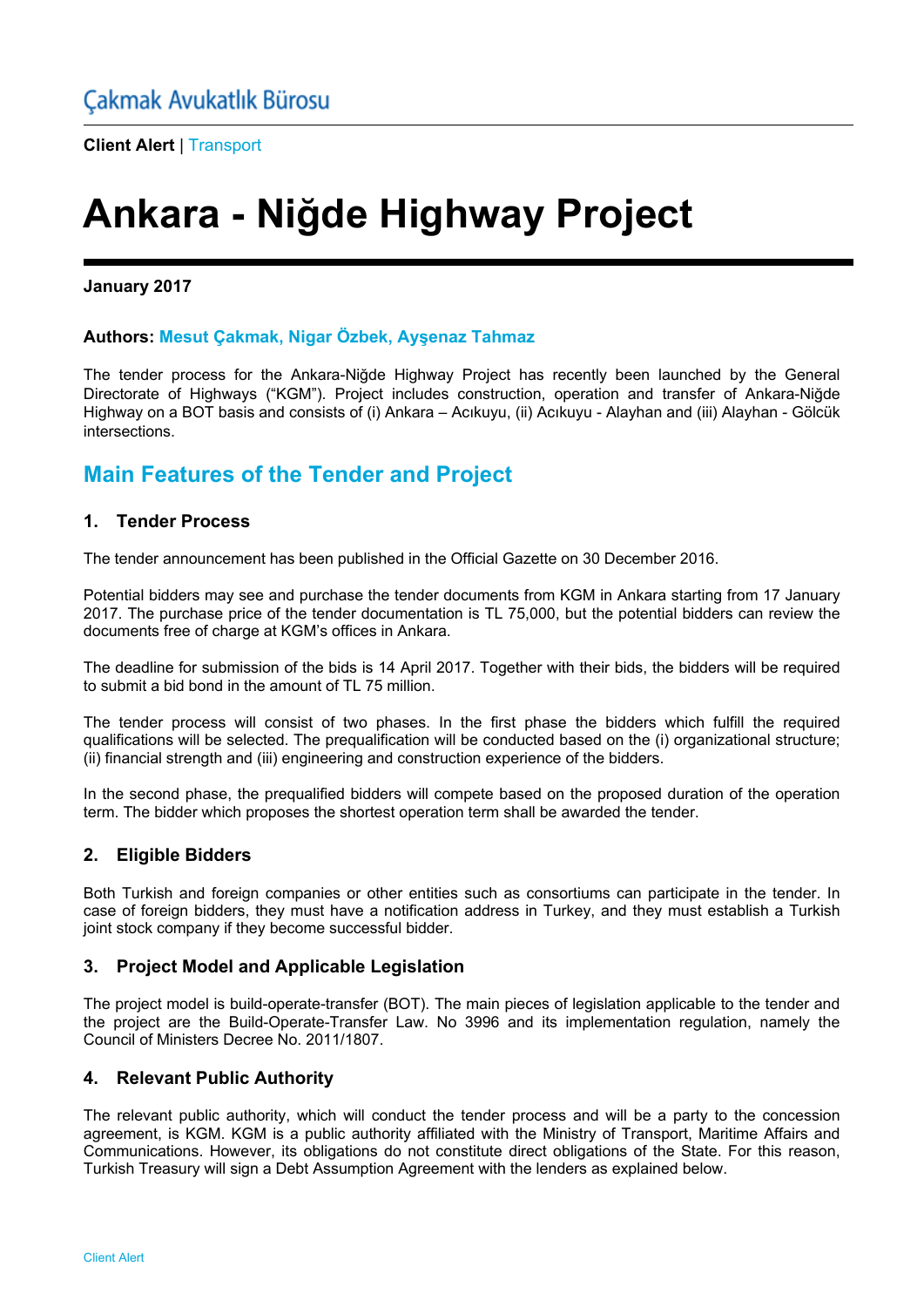### **5. Concession Period**

The concession period consists of the construction term and the operation term. The construction term is 3 years from the date of signing of the Implementation Contract ("**IC**"), subject to possible extensions due to force majeure events or other reasons attributable to KGM, such as variation orders. The operation term will be determined as a result of the tender process, as the bidder which proposes the shortest operation term will be awarded the tender.

#### **6. Contractual Structure**

The main concession agreement will be the IC to be signed between KGM and the project company to be established by the successful bidder. In addition to the IC, an Implementation Contract Direct Agreement ("**ICDA**") will be signed between KGM, the project company and the lenders to regulate the rights of lenders vis-à-vis KGM, such as step-in, substitution, KGM's representations and undertakings, and the mechanisms for lenders to trigger its secured rights regarding the Project and the IC. Furthermore, a Debt Assumption Agreement ("**DAA**") will be signed among Treasury, KGM, project company and the lenders as explained below. Both the IC, the ICDA and the DAA shall be private law agreements.

#### **7. Traffic Guarantee**

The project will benefit from a "traffic guarantee" to be provided by KGM. The minimum number of vehicles using the intersections of the highway will be guaranteed on an annual basis. The tariff for using the intersections will also be set in the IC, subject to an annual adjustment mechanism.

#### **8. Debt Assumption by Treasury**

Debt assumption basically refers to the assumption of the loan and financing costs by the State or the relevant public entity upon termination of the underlying concession agreement.

The legislation governing debt assumption by Treasury, namely the BOT Law No. 3996 and the Debt Assumption Regulation are applicable to Ankara-Niğde Highway Project. Therefore, Treasury will sign a Debt Assumption Agreement with the lenders whereby the Treasury would undertake to assume the debt of the project company to the lenders in case of termination of the IC.

#### **9. Precedent Deals**

A number of similar mega infrastructure projects have been tendered and developed in Turkey especially over the past five years in both transport and other infrastructure sectors. In the transport sector, Gebze-Izmir Highway Project (including Izmit Bay Suspension Bridge), 3rd Istanbul Bridge Project and Eurasia Tunnel Project are among of such precedent projects where, similar to the Çanakkale Bridge Project, the relevant public authority was KGM, a debt assumption agreement was signed with the Treasury, and the project model was BOT. All these three projects have been successfully financed and Gebze-Izmir Suspension Bridge as well as 3rd Istanbul Bridge Projects started operation while Eurasia Tunnel Project will become operational within 2016. Istanbul 3rd Airport Project is also one of the precedent deals as it was a BOT project with similar direct agreement and debt assumption structure, although the relevant public authority was not KGM, and Treasury was not a party to the Debt Assumption Agreement in that project.

In addition, tender process of Çanakkale Bridge Project has been recently launched and its bid submission date is 26 January 2017. The legal and contractual structures of the Ankara-Niğde Project and Çanakkale Bridge Project are identical except the project specific differences. You may also refer to our Client Alert regarding Çanakkale Bridge Project published in November 2016 on our website for further information.

#### **10. Next Steps**

Potential bidders can also ask their questions in writing until 25 March 2017. KGM will provide its answers again in writing by 4 April 2017. The bids will be submitted by 14 April 2017, and a two-stage selection process will be conducted after such date as explained above.